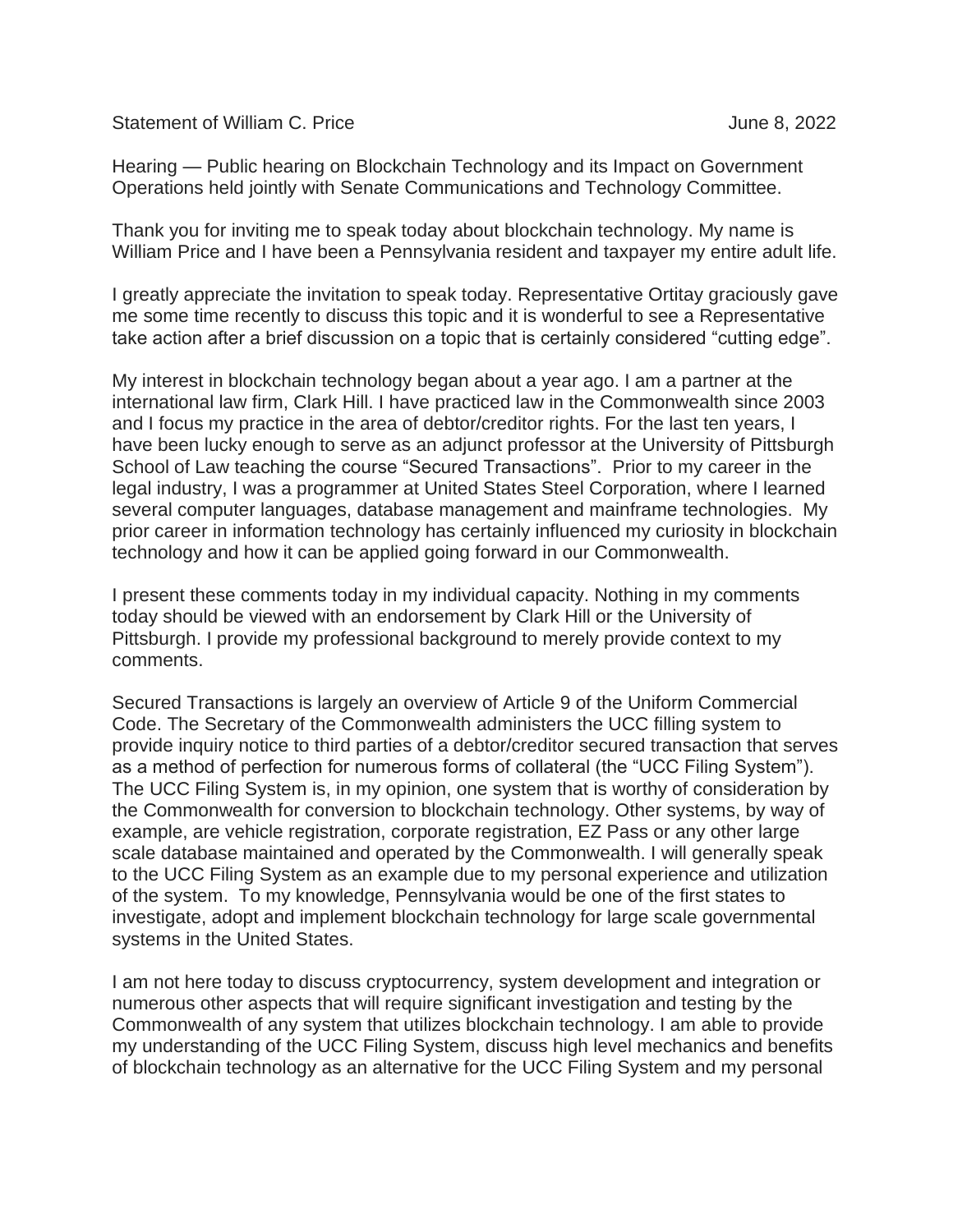experience and observations of the blockchain I have become most familiar with over the last year — Algorand.

At the conclusion of my statement, I have provided links to three publications that specifically discuss blockchain technology and the UCC Filing System. I hope you have an opportunity to review these articles to give you a broader understanding of blockchain technology and how it can be utilized to enhance and improve existing systems — like the UCC Filing System. I am personally intrigued by the prospect of smart contracts being utilized to ensure timely renewals, ease of public review, efficiency for filers to review pending filings and the virtues of the blockchain (i.e. low cost, speed, transparency and carbon negative operation) being realized by the Commonwealth.

As I mentioned, I have spent the last year familiarizing myself with one blockchain in particular — Algorand. Algorand is considered a "layer 1" blockchain technology platform. For a basic understanding of blockchain "layers", please review this link from the Blockchain Council — [https://www.blockchain-council.org/blockchain/blockchain](https://www.blockchain-council.org/blockchain/blockchain-layer-1-vs-layer-2/)[layer-1-vs-layer-2/.](https://www.blockchain-council.org/blockchain/blockchain-layer-1-vs-layer-2/)

Algorand was founded by a noteworthy professor at the Massachusetts Institute of Technology and Turing Award winner Silvio Micali. Algorand boasts a "pure proof of stake" platform that is secure, scalable, efficient and carbon negative. Algorand hosts both fungible and non-fungible assets on its blockchain. Algorand's robust technological platform is summarized here — [https://www.algorand.com/technology.](https://www.algorand.com/technology) I have personally purchased both fungible and non-fungible tokens ("NFTs") on the Algorand blockchain.

Various parties have created environments on Algorand leveraging its blockchain technology, including sovereign nations. A few examples include —

- 1. El Salvadoran Bitcoin currency runs on Algorand blockchain — [https://www.algorand.com/resources/ecosystem-announcements/el](https://www.algorand.com/resources/ecosystem-announcements/el-salvador-signs-agreement-with-koibanx-to-develop-its-blockchain-infrastructure-on-algorand)[salvador-signs-agreement-with-koibanx-to-develop-its-blockchain](https://www.algorand.com/resources/ecosystem-announcements/el-salvador-signs-agreement-with-koibanx-to-develop-its-blockchain-infrastructure-on-algorand)[infrastructure-on-algorand](https://www.algorand.com/resources/ecosystem-announcements/el-salvador-signs-agreement-with-koibanx-to-develop-its-blockchain-infrastructure-on-algorand)
- 2. Nigerian intellectual property records [https://www.prnewswire.com/in/news](https://www.prnewswire.com/in/news-releases/nigeria-to-launch-major-crypto-initiative-ip-exchange-marketplace-and-wallet-on-algorand-in-partnership-with-developing-africa-group-and-koibanx-884861060.html)[releases/nigeria-to-launch-major-crypto-initiative-ip-exchange-marketplace](https://www.prnewswire.com/in/news-releases/nigeria-to-launch-major-crypto-initiative-ip-exchange-marketplace-and-wallet-on-algorand-in-partnership-with-developing-africa-group-and-koibanx-884861060.html)[and-wallet-on-algorand-in-partnership-with-developing-africa-group-and](https://www.prnewswire.com/in/news-releases/nigeria-to-launch-major-crypto-initiative-ip-exchange-marketplace-and-wallet-on-algorand-in-partnership-with-developing-africa-group-and-koibanx-884861060.html)[koibanx-884861060.html](https://www.prnewswire.com/in/news-releases/nigeria-to-launch-major-crypto-initiative-ip-exchange-marketplace-and-wallet-on-algorand-in-partnership-with-developing-africa-group-and-koibanx-884861060.html)
- 3. Italian olive oil consortium [https://www.algorand.com/resources/ecosystem](https://www.algorand.com/resources/ecosystem-announcements/italia-olivicola-leverages-algorand-to-improve-supply-chain-transparency-and-efficiency)[announcements/italia-olivicola-leverages-algorand-to-improve-supply-chain](https://www.algorand.com/resources/ecosystem-announcements/italia-olivicola-leverages-algorand-to-improve-supply-chain-transparency-and-efficiency)[transparency-and-efficiency](https://www.algorand.com/resources/ecosystem-announcements/italia-olivicola-leverages-algorand-to-improve-supply-chain-transparency-and-efficiency)

The above utilizations highlight the ability of governmental entities to realize the benefits of blockchain technology's speed, efficiency, transparency and carbon negative nature (in the instance of Algorand). In my opinion, Pennsylvania should strongly consider